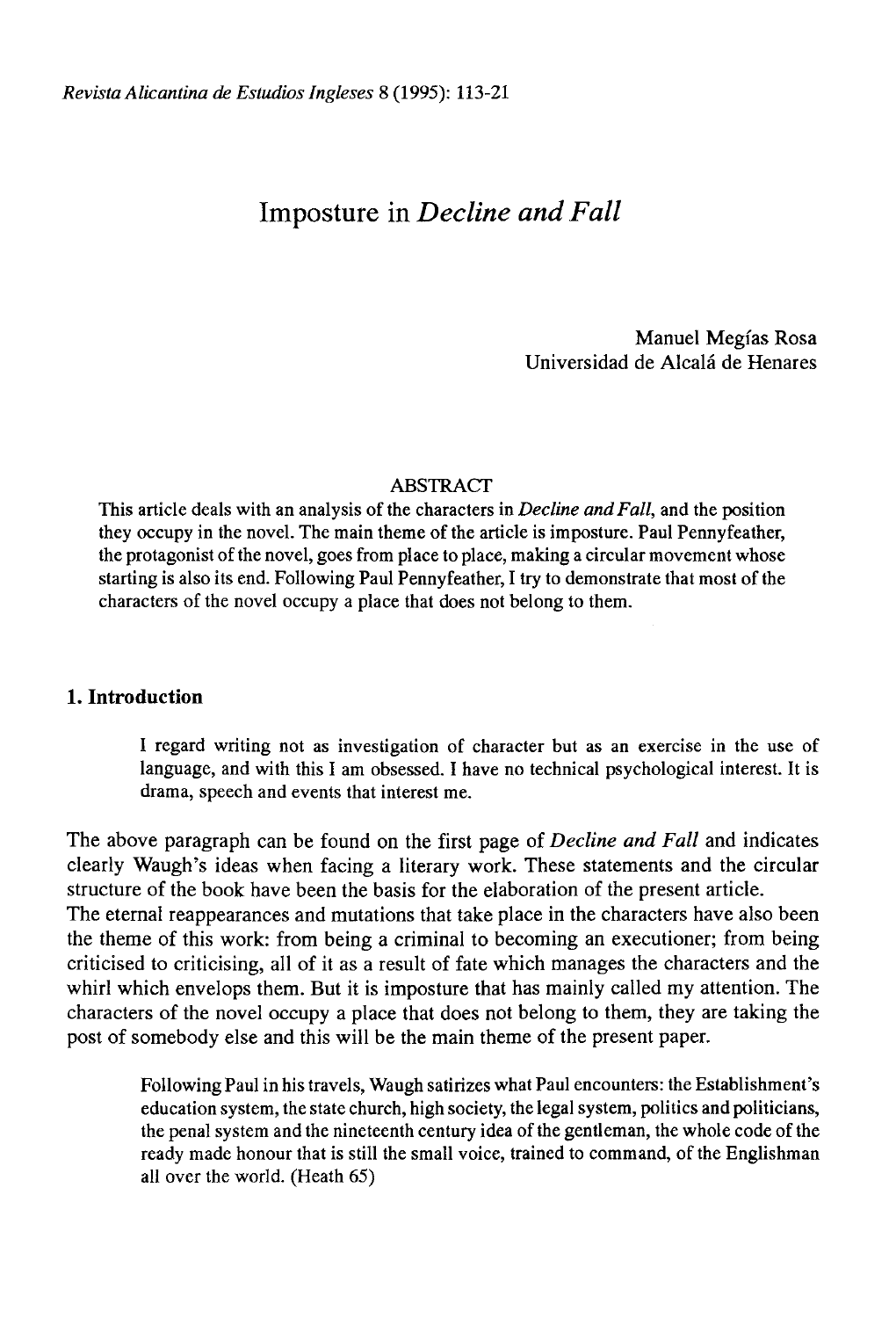All these aspects appear in *Decline and Fall* nearly in the same order. There are many specialists in the novels of Waugh, who are expert on his works and his literary devices, whose duty has consisted in underlining the most important features *oí Decline and Fall.*  Some of them stress learnedly the classical references of the novel, its original manuscript, what the characters have in them of former characters, what they symbolized, Waugh and his time, etc. But these specialists often forget that the echoes which constitute an artist's inspiritation are entirely a matter of chance in many cases: mere cultural influences whose non-existence would have seriously endangered human progress; they are simply inspiring Muses who help man to express his inner ego, in this case, the vision of a society with which Waugh is not in agreement, but where he is obliged to live and which he must respect.

Evelyn Waugh uses irony to move to laughter and ridicule. He makes use of both farce and satire at the same time. Paul Pennyfeather, the protagonist of the novel covers the distance which goes from Oxford to Llanabba School, from there to Mayfair in London; from London to two consecutive prisons and, finally, back to Oxford. It is a circular movement whose starting points is also the final point where Pennyfeather goes back to deal with the activities he had to renounce. I compare that circle to a play in three acts whose main settings are a Secondary School in Wales, an elegant district in London and a prison, besides a college in Oxford, the town of Marseille and the island of Corfú as secondary settings.

### 2. **First act**

The protagonist of the novel is obliged to abandon the place in which he studies theology. Pennyfeather is not a member either of a noble or wealthy family and that tiny detail is not to be forgiven at Scone College: "But it is quite right. It isn't Reading. It's Penny Feather—someone of no importance" *(Decline and Fall* 13). Paul Pennyfeather is accused of indecendent behaviour<sup>1</sup> but he is not guilty, as he is not guilty when he is sent to prison in the third part of the book charged with a crime he has not committed either. In both cases, Paul occupies the place of the real guilty person and also on both occasions the guilty person belongs to the upper class. *Decline and Fall* is a farce from beginning to end. Lies and deceits impregnate Pennyfeather's stay at Llanabba School.<sup>2</sup> Waugh emphasizes this institution's double face as follows:

From the back it looks very much like other large country houses... but from the front—and that's how it was aproached from Llanabba station—it is formidably feudal. *(Decline and Fall* 20)

Waugh parodies both the refined and distinguished colleges in Oxford and the public secondary schools to which the upper classes send their children.

At Llanabba School Pennyfeather becomes a teacher in spite of the fact that he has not completed his education; neither Grimes or Prendergast, his new colleagues, are real teachers. Prendergast is a failed clergyman who was once a rector of a "beautiful church"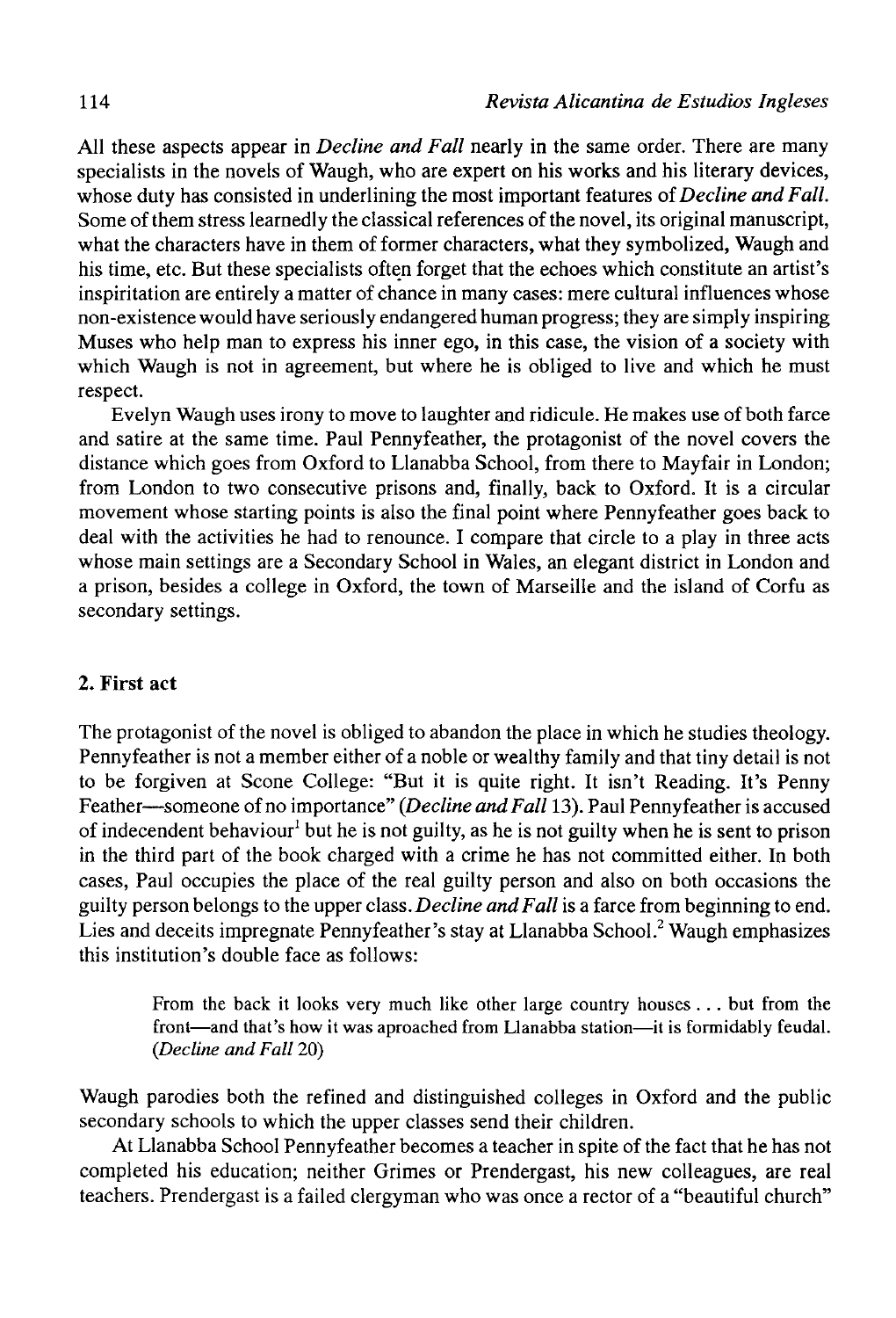that he had to abandon afflicted by "doubts." Grimes is a character of uncertain reputation who has had different jobs before becoming a teacher and who does whatever he wants.<sup>3</sup>

Grimes enters and leaves the book on several occasions. The reader always finds him in the same setting in which Pennyfeather moves. Grimes seems to be a symbol of one of the two faces of misfortune; Paul another. Paul meets adversity by chance. Grimes looks for and deserves it. Grimes is a symbol of disorder, of human egoism and lack of principies: although he is married, he does not hesitate to marry a daughter of Mr. Fagan's, owner and headmaster of Llanabba school, and to leave the place alone when his secret is about to be discovered. He simulates his own suicide so nobody might run after him. J. B. Priestly considers Grimes one of Waugh's great achivements: "Mr. Waugh has done something very difficult to do, he has created a really comic character" (84). Jeoffry Heath considers Grimes the dominant character in the novel: "Grimes is a resilient survival hero ... his story is a caricature of history of barbarism" (65). Paul, on the other hand, is a weak, inactive character; he is extremely ingenuous and innocent and lacks a defined personality: not long time settling at Llanabba School, Paul receives a letter from Scone College. In it, his friend Potts tells him that Digby-Vane Trumpigton, responsible for Paul's expulsion, wants to compensate him and asks him to accept twenty pounds. Paul does not know whether to accept it or not. The code of honour tells him, on one hand, not to receive it, on the other hand, that money would be very convenient. Eventually Paul decides to refuse the offering so that he could have a clear conscience. Nevertheless and surprisingly, he receives another letter from Potts in which his friend encloses a twenty pound cheque.<sup>4</sup> It has been Grimes who has decided for him and has solicited the money in the name of Paul: "Well, I am a gentleman too, old boy", said Grimes "and I was afraid you might feel like that, so I did my best for you and saved you from yourself' *(Decline and Fall* 45). Pennyfeather does not get angry. He leaves the code of honour aside and accepts the money.

Together with those false teachers and gentlemen, we meet another curious character: Philbrick, the butler. A born faker who pretends to be someone of importance come down in the world. He insists on telling everyone the history of his life:

"I expect you wonder how it is that I came to be here?" said Philbrick. "No", said Paul firmly, "nothing of the kind...." "I'll tell you," said Philbrick, "it was like this...." *(Decline and Fall* 51)

Philbrick tells Paul one of his biographies in spite of Paul's insistence and the irony he spreads throughout the conversation. In chapter XI, Prendergast takes pity on Philbrick who has told him something very surprising:

"It impressed me very much. You see, Philbrick is really Sir Solomon Philbrick, the shipowner."

"The novelist, you mean," said Grimes.

"The retired burglar," said Paul.

The three masters looked at each other. "Oíd boys, it seems to me that someone's been pulling our legs." *(Decline and Fall* 2)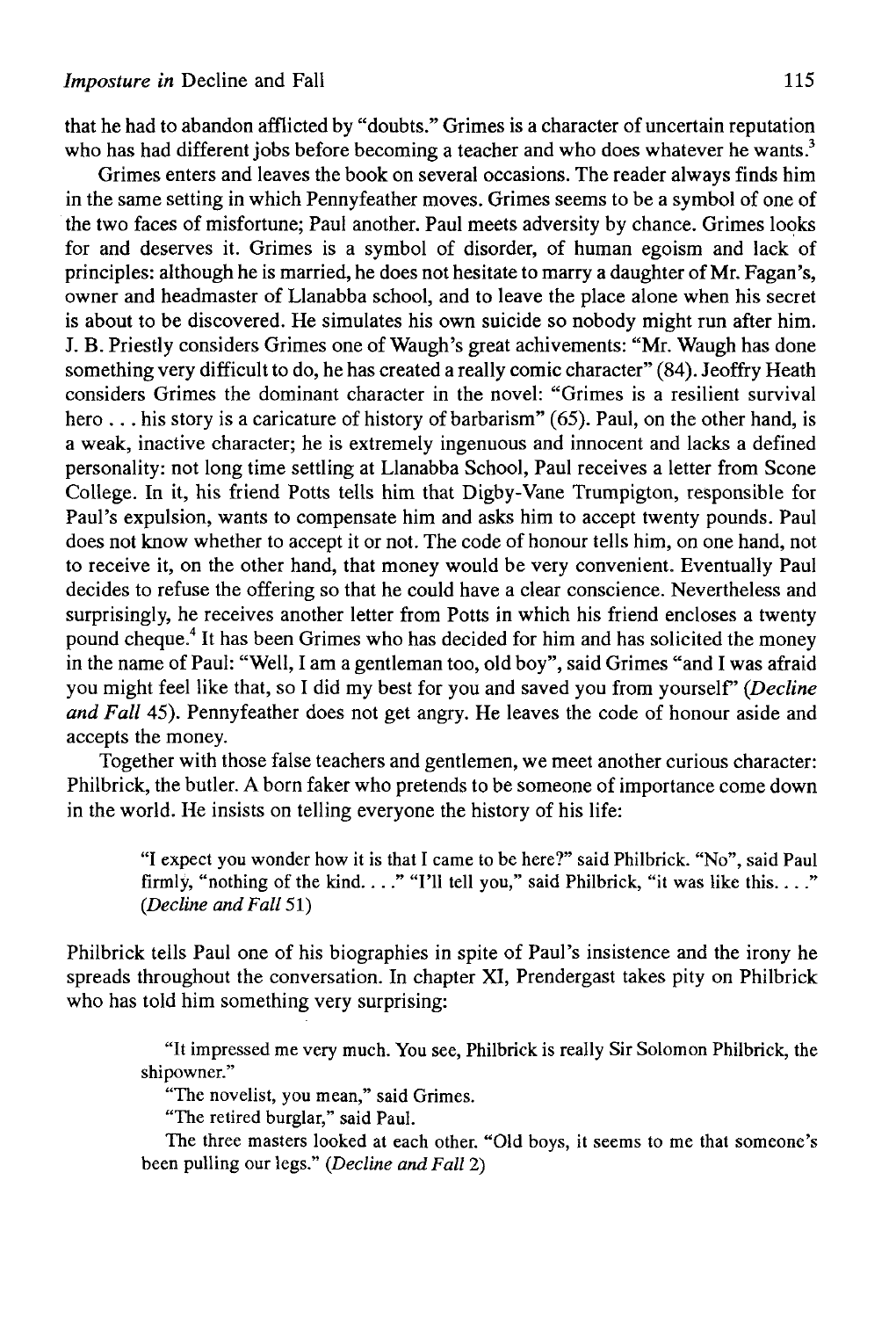Philbrick will appear three more times in the novel: in the streets of London, in the prison where he pretends to be the governor's brother and, at the end of the book, waving to Paul from the back seat of a luxury car.<sup>5</sup>

Therefore, having those individuals on duty as teachers, it is not a surprise to see that Llanabba School is not the most suitable place for acquiring education and knowledge. The students of Llanabba School do not feel any kind of respect for their masters and it is not their fault. Paul is the only teacher they take into consideration: he is the youngest teacher and he has got a number of protectors among some of the most influential pupils of the school. In relation to it we can hear Beste-Chewynde say:

"Well, Clutterbuck was in the matron's room this morning. He'd just got a tin of pineapple chunks. Tangent said: are you going to take that in to Hall?," and he said "no, I'm going to eat them in Mr. Pennyfeather's hour." "Oh no, you are not," said Tangent, "sweets and biscuits are one thing but pineapple chunks are going too far. It's little stinkers like you, he said, "who turn decent masters savage." *(Decline and Fall* 40)

If teachers at Llanabba School are incompetent, its headmaster, Dr. Fagan, is not less. His school is a complete farce, "the back of the building" as it was said before. Every celebration held there is a fake and Dr. Fagan seems to strive at it, not consciously, of course, but in his desire to mask and disguise the reality of the school he leads. Appearances are the most important thing. Not in vain we find there, as visitors, the Countess of Circumference and Mrs. Beste-Chetwynde among other "grandees" of English aristocracy:

"It doesn't do to let a boy win more than two events, (says Dr. Fagan). I leave you to arrange that. I think it would be only right if little Lord Tangent won something, and Beste-Chetwynde—yes, his mother is coming down, too." (Decline and Fall 49)

"The Sports", one of the funniest chapters of the book, is a good example of fake. Firstly, the champagne is not for the teachers; secondly, the sandwiches are numbered and thirdly, the band's aspect and music are abominable: "T refuse to believe the evidence of my eyes,' said the doctor. 'Those creatures simply don't exist'" (Decline and Fall 64).

We can find very funny and extravagant situations throughout the chapter, from Philbrick's accidental shot in Lord Tangent's ankle when giving the command to start the race,<sup>6</sup> to the semi-vulgarity with which the aristocratic ladies and gentlemen defend their children. Everything in the chapter is amusing but at the end of the chapter amusement turns into delirium when the party is joined by Mrs. Margot Beste-Chetwynde and her "negro" lover. Nobody can understand "Chokie's" influence upon the lady: "'It's queer,' said Flossie, 'that a woman with as much money as Mrs. Beste-Chetwynde should wear such 'dull' clothes." (Decline and Fall 81). Even cool Prendergast dares to say: "The mistake was giving them (meaning Chokie and black people in general) their freedom .. . They were far happier and better looked after before" *(Decline and Fall* 81).

Chokie and Margot's behaviour calis everybody's attention. It will be Grimes who makes Paul understand why they behave like that: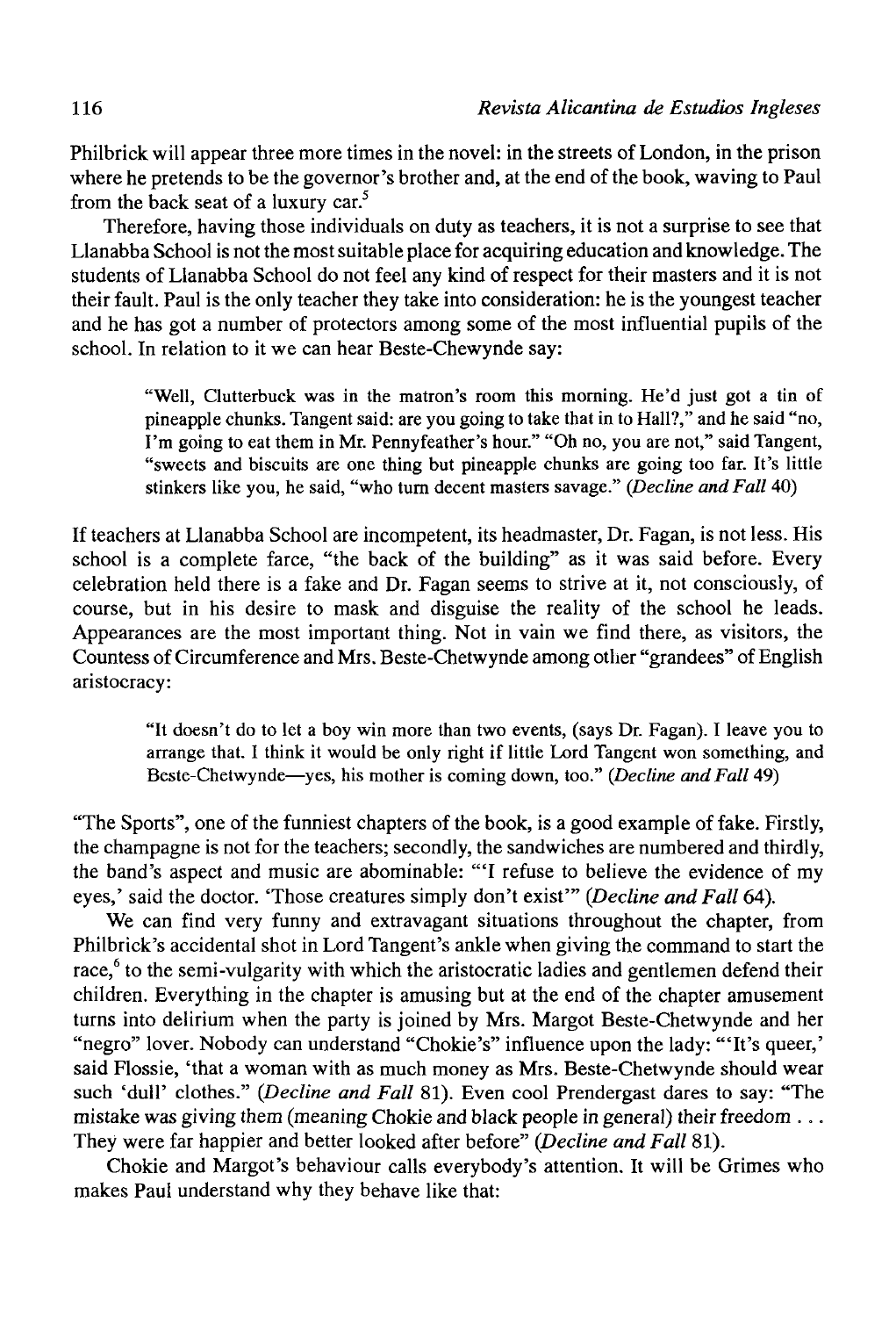"I don't suppose she trots with him just for the uplift of his conversation, do you?" "No, I suppose not."

"In fact I don't mind diagnosing a simple case of good oíd sex." *{Decline and Fall* 85)<sup>7</sup>

Inexplicably, Paul also feels atracted by Mrs. Beste-Chetwynde. The first part of the book closes referring to the regrettable situation Llanabba School is going through. The night of Grimes and Flossie's wedding, Diana, the maid, heats the bed with "the remains of a desk and two of the boys' playboxes." In this distressing circumstances the boys began packing to go away for the Easter holidays. Paul will also leave the book for a few pages which Waugh will use to describe King's Thursday and its history.

## 3. Second **act**

From now on the book becomes more serious and loud laughter is restrained. Criticism never stops being biting, however. Paul declares his love to Margot and promises not to go back to Llanabba School. Margot accepts his offer of marriage and persuades him to help her with her economic affairs. In the first part of the book Waugh pays attention to criticizing the teaching system and schools. In the second part of the novel his criticism is centred on society by means of Margot Beste-Chetwynde and her business. The setting in this part is radically different from the previous one: King's Thursday, an ancient mansión that Margot has acquired and that has been completely modernized by her friend Professor Silenious so it looked in accordance with the ultramodern architectural manners of that time.<sup>8</sup> It is Professor Silenious himself who says: "Nothing I have ever done has caused me so much disgust. I hate every bit of it" *(Decline and Fall* 125). Lady Vanburgh, a friend of the family, also has her own opinión about the place: "The drains were satisfactory, but, of course, they were underground" *(Decline and Fall* 125).

The owner of the house, Mrs. Beste-Chetwynde is a hollow character, a stereotype of whom Waugh offers only one face (perhaps the only face she has). Whenever she appears in the book, she always performs the same scene; a scene which transforms her into a scarcely credible character: an operetta actress whose existence is based on eccentricity, coolnes and the necessity of finding a husband. Like the rest of the characters she occupies a place that does not belong to her for, as we will see later, she is not the respectable lady she pretends to be. Paul is absolutely captivated by her beauty whereas Professor Silenious does not think she differs much from other women of her age:

A few milimetrs here and a few milimetres there, such variations arte inevitable in the human reproductive system; but in all her essential functions—her digestion, for example—she conforms to type. *(Decline and Fall* 149)

Professor Silenius'view of Margot contrasts enormously with her social success. Her wedding with Paul occupies everyone's attention. Hundreds of people, provided with food and other items, crowd together since the day before the ceremony to catch a glimpse of such a peculiar couple: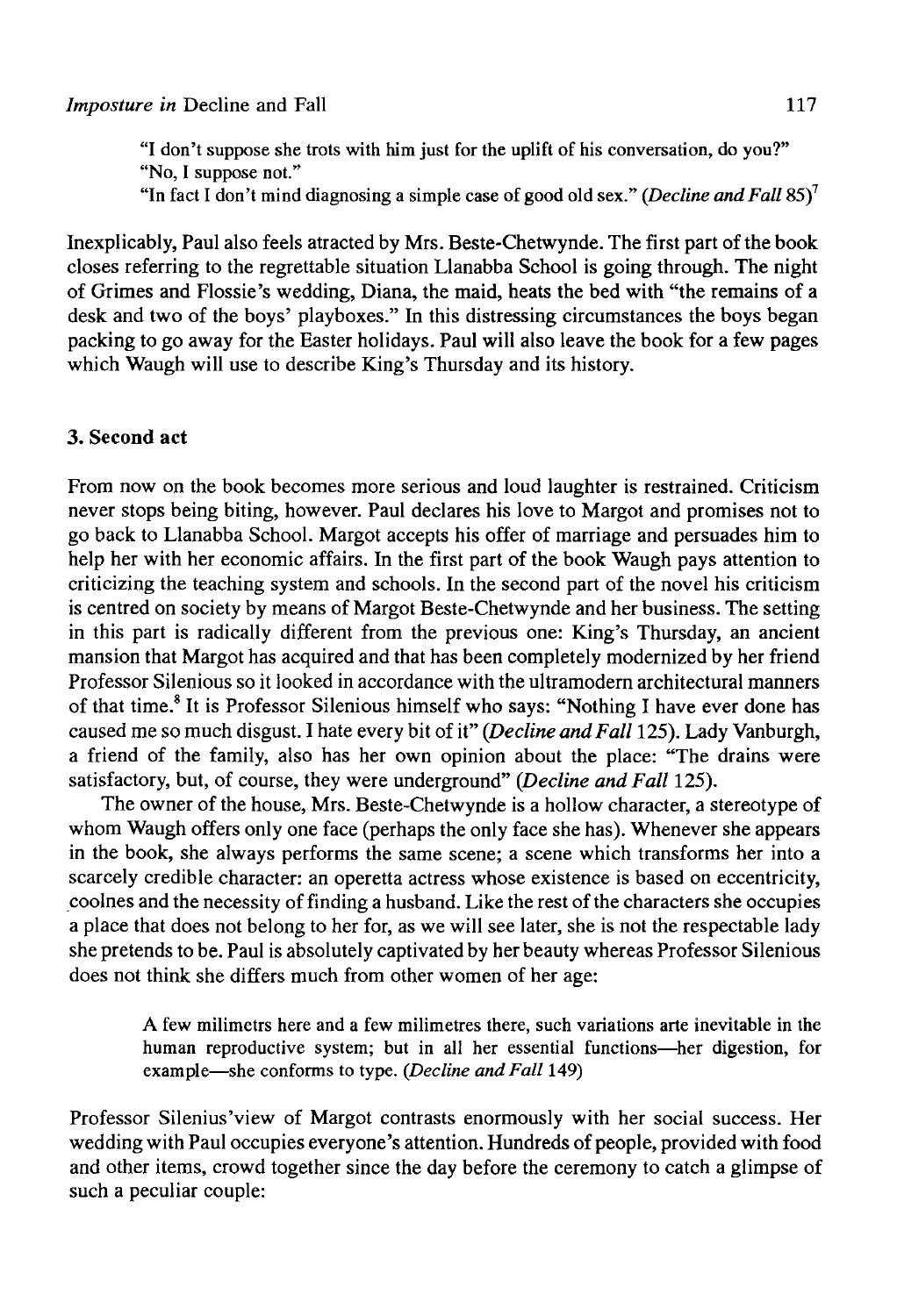The police were force to make several batoncharges and many guests were crushed almost to death in their attempt to reach the doors, and the route down which Margot had to drive was lined as for a funeral with weeping and hysterical women. (149)

It can be said without hesitation that Margot's marriage with Paul is suspended due to her fears of being arrested in case she presented herself in Marseille to clarify Paul's innocence. In a few pages, from the very moment Margot was included in the book, the reader has been aware of her love affair with a coloured man, her three consecutive marriage proposals to Professor Silenious, her doubts about whether to marry Mr. Maltravers or not, and later in the novel, her flirtation with Trumpington and her eventual unión with Maltravers.

Margot does not ever mention the real nature of her business, but it is all quite clear for the reader (not for Paul) when she interviews several applicants who desire to work for her. Her business is prostitution in South America, where she sends the girls. Paul is arrested in Marseille for dealing with Margot's affairs and the only thing which occurs to him when he is informed why he has been detained, is to think that "there had been nothing noticeably light-hearted in Margot's conduct of her business" (147).

It is Paul who goes to Marseille instead of Margot. In less than one page he can be seen going along the streets in the lower part of the town in order to solve Margot's problems. Paul has no alternative but to bribe the French authorities to be able to take the girls out of the country. His reliance in Margot is heroic: "How typical of Margot (he thinks) that in the whirl of luxury, she should still have time to care for the poor girls she had unwittingly exposed to such perils" (152). The second part of the book closes with Paul's arrest. Margot Beste-Chetwynde is directly responsible for it. It is the second time Paul has been charged which a crime he has not committed; it is third time he occupies a place that does not belong to him; it is also the second time he is refused a place among the narrow social circle to which he would like to belong.

## **4. Third act**

From the start of the novel we know that this is a world which is arbitrary, without anything but the appearance of justice and the moral legal codes being exploited for the convenience of characters. Margot's name is not mentioned during the trial that leads Paul to prison because she has a wide circle of inluential acquaintances among the members of goverment. Maltravers is one of them.

Paul's attitude when confined in prison is puzzling for the reader. It cannot be said that being there seemed something natural for him, but when he finally enters his cell and face the prospect of a month's confinement, he feels strengthened:

It was the first time he had been really alone for for months. How refreshing it was, he reflected .. . The next few weeks of solitary confinement were among the happiest of Paul's life. (169-70)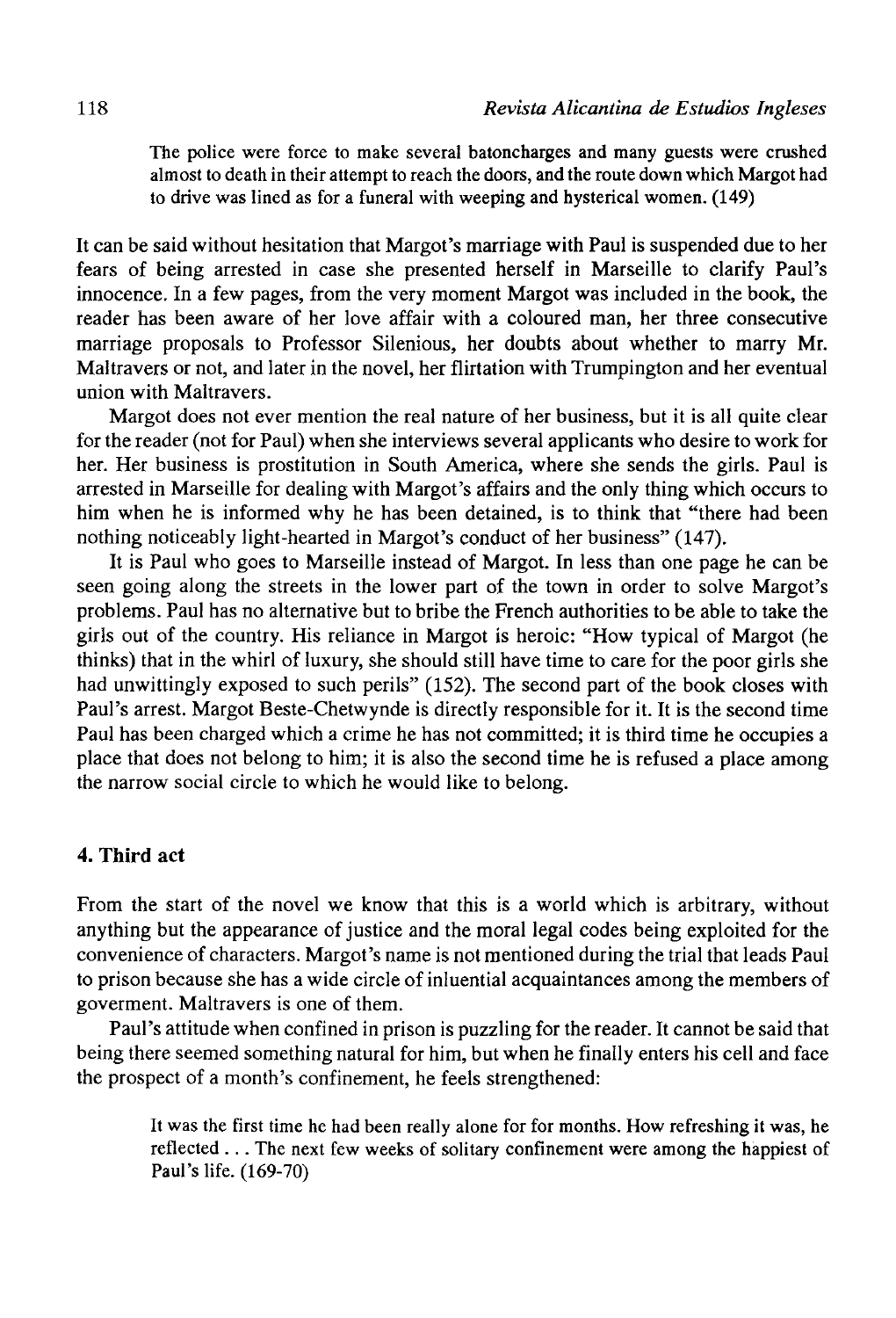The reader knows he is innocent and cannot understand how he is able to endure such a destiny.

For the penitentiary authorities Paul is a criminal, therefore he must be like the rest of the criminals. The privilege of forming a part of the human race leaves the man when he sets foot in prison, and that is evident in the novel when Paul is interviewed by several "professionals" who remind us of Llanabba school and its masters—in fact, two of them, oíd Prendergast and Philbrick reappear here as a prison priest and a prison guard respectively.<sup>9</sup> As Llanabba School's staff, none of them seem to know their job. The doctor thinks that Paul is pulling his leg and finds him suitable for any kind of torture; the prison teacher considers him illiterate and gives him an English grammar to while away the time during his month's confinement; the priest, old Prendergast, informs him about the "flexible" rules to attend the religious services held in the prison: "Services are voluntary—that is to say, you must either attend all or none" (165); and finally, Sir Wilfred Lucas-Dockery, the Governor of the prison, who is, perhaps, the least suitable person to occupy that post.

Sir Wilfred's peculiar ideas about criminal psychology lead him to experiment special treatments with the prisoners in order to modify their behaviour. Nearly everybody in the prison tries to tell him how dangerous his measures are but Sir Wilfred does not pay attention to their advice and Prendergast will be killed by one of the prisoners with one of the sharp tools he had issued to the Arts and Crafts School. From the moment of the priest's death on, "it was observed that the Chief Warden seemed to have more influence with his superior than he had had before" (184).

Paul indolence becomes resignation at Egdon Heath Penal Settlement, a prison where he is transferred. Grimes, who is serving a three year sentence, is also there.<sup>10</sup> In this new prison, things come to be very different for Paul as he receives privileged treatment: new books, caviar, flowers, etc. Paul accepts uncomplainingly to be in the place of Margot but he cannot understand why he is permitted to be given such a large number of presents.

Shortly after having been moved there he receives a letter from Margot and some time later Margot herself visits the prison. During the visit Margot decides to marry Maltravers for two reasons. Firstly, her social circle is starting to think she is not the woman they thought she was, and becoming the wife of a minister would help her recover her reputation; secondly, she wishes to see Paul away from prison and Maltravers is the only one who can do it immediately: altruism—it has to be seen like that because the reader knows the character well—and usefulness at the same time. That is the ideal moment to kill two birds with one stone.

Grimes escapes (again) from prison and Pennyfeather is taken to a sanatorium to be operated for appendicitis. Neither the reader, who fears for Paul's life, ñor Paul himself who protests because he had already been operated for appendicitis when he was a child, knows that Margot has planned Paul's false death very carefully. The director of the sanatorium is Dr. Fagan in whose "capable hands" Paul is left.

The last part of the book is resolved quickly and at the end of the novel we see Paul settled at his old college in Oxford. He has kept his surname but changed his first name and has started to study theology again. Now he has a beard and says Paul Pennyfeather was a cousin of his, a remote cousin. Nobody seems to have recognized him.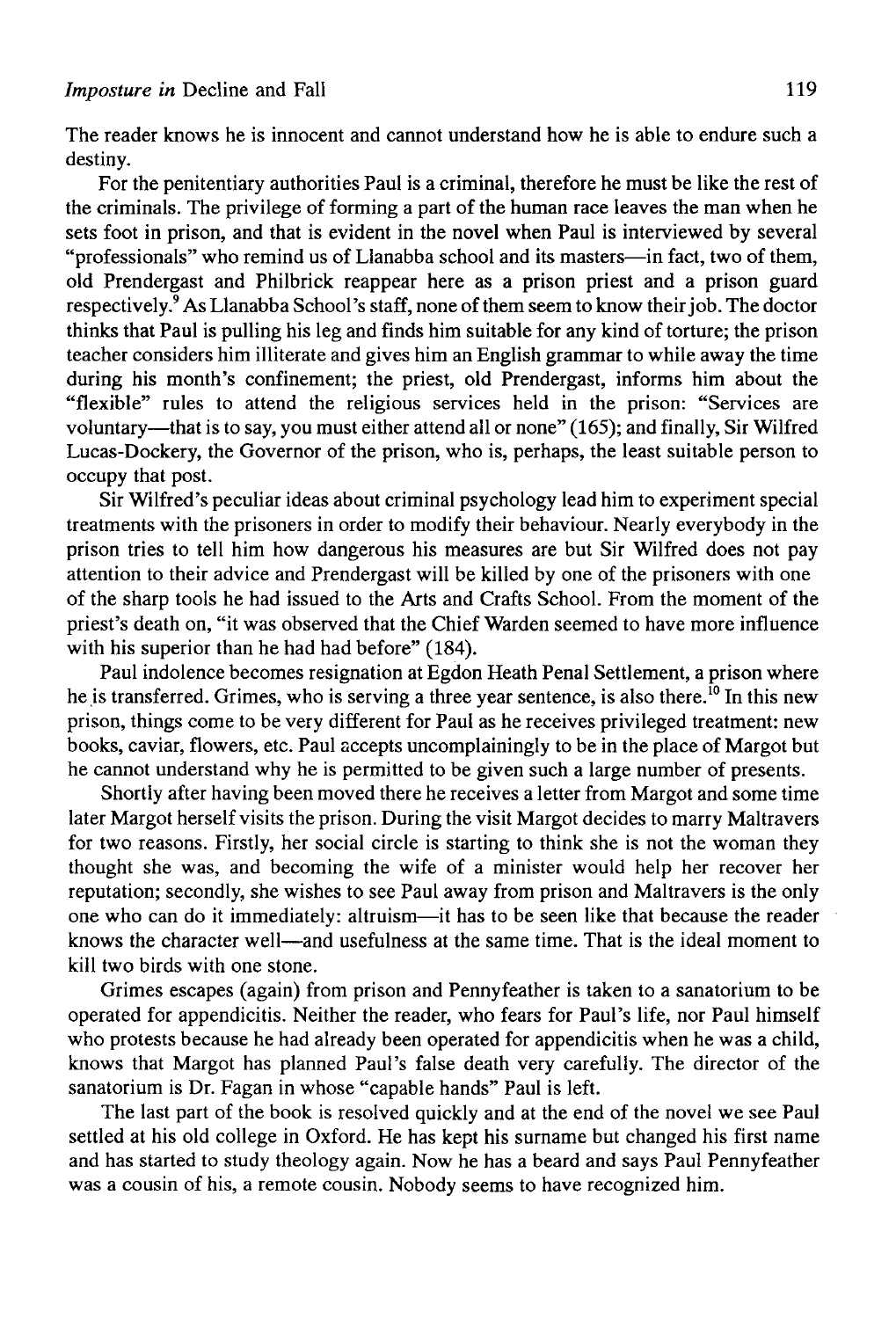*Decline andFall* closes with a conversation between Paul and Peter Beste-Chetwynde in Paul's bedroom three years later. Peter is an alcoholic and Paul is not interested in the past at all. Now he has got Sniggs and his former enemies on his side. The circle has been completed. If another Pennyfeather were expelled from Scone College, Paul would be seen from a very different point of view. He would probably be one of those responsible for the expulsión. He has become less innoncent. Now he is a conscious impostor and as such part of the system.

## **5. Conclusión**

Although *Decline and Fall* is Evelyn Waugh's first novel, it was so well received by the public that it meant Waugh's consolidation as a writer. Most critics agree that *Decline and Fall* is a clever, funny novel in which language is used as a masterly instrument for criticism. Waugh is a critic of life whose weapon is the joke disguised as the simple statement.

Seven years before *Decline andFall* was published, another novel, *Crome Yellow* had caused Aldous Huxley, its author, a lot of problems. In that novel, Huxley ridicules the society of the twenties, the same society drawn in the pages of *Decline and Fall.*  Nevertheless, when comparing both works (Lady Circumference's corpulence reminds us of Pricilla Winbush's coiffures and Pennyfeather malees us think about Dennis Stone, both as responsible for the plot of either novel) a more serene irony and mockery can be found int the later one, besides, the characters are less erudite, homogeneous and worked out. With his novel Aldous Huxley won the antipathy of some of his friends and even some of his relatives who recognized themselves—or at least believed so, in the pages of the book. Evelyn Waugh's characters are, on the other hand, less convincing. There's nothing in them that remind us of flesh and blood beings. They exist from the very moment they bear the social criticism that Waugh carries out, they are characters of confusing psychology driven more by fate than by destiny. All of them are used by Waugh as representatives of two kinds of social status: the privileged and the ones who want to resemble them. Most of them worship appearances and ocupy a place that is not theirs. Imposture is their queen and injustice their sentence.

#### **Notes**

1. "In absence of authority, the atavistic aristocrats attack a typical modern man. Their victim is polite Paul Pennyfeather, an abstemious man and overwhelmingly dull theology student who is consumedly shy of drunkards" (Heaths 66).

2. It is fate that leads Paul from Scone College, where he is an ordinary pupil, to Llanabba School where he becomes a teacher as if by magic.

3. *"Decline andFall* was heavily censored by Chapman and Hall after it had been refused by Duckworth's on the grounds of indeceney. In the original manuscript, for instance, Captain Grimes is clearly involved in homosexual relationship with the boy Cluttebuck" (Stannard 83, 84).